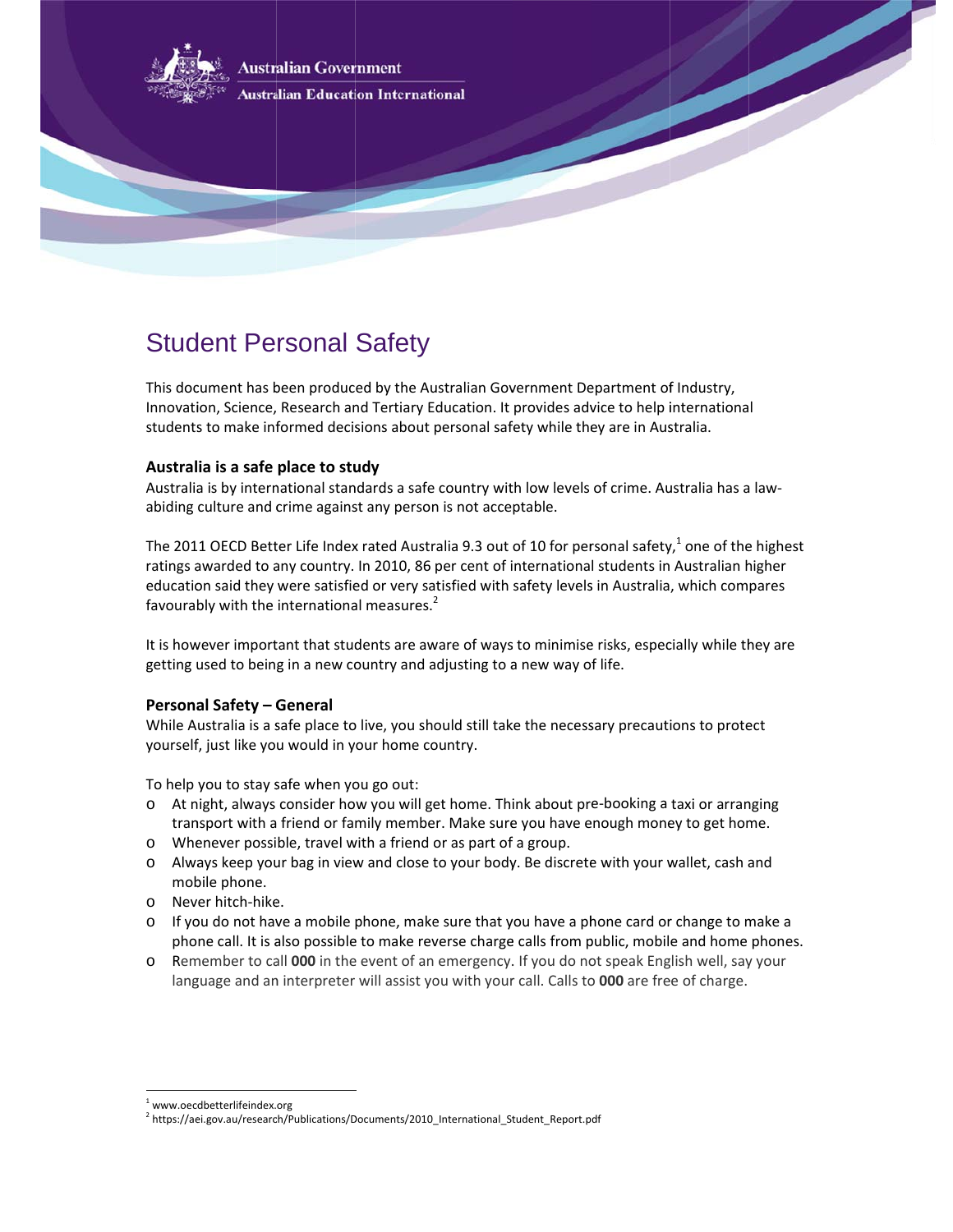## **Personal Safety – at home**

Here are some tips to help keep you safe at home:

- o Lock your doors and windows when you go out. It is a good idea to have them locked when you are at home as well.
- o Do not let a stranger into your house. Check the credentials of tradespeople and salespeople.
- o Be careful about the information you give to strangers over the phone or through social networking internet sites. If you are not at home or go on holidays, do not make this information available to strangers.
- o Maintain a working smoke alarm in your home. Check the battery regularly.
- o If you come home to find evidence of a break‐in (such as a broken window or door lock), do not go inside. Call the police from a safe location outside.
- o Remember to call 000 in the event of an emergency. If you do not speak English well, say your language and an interpreter will assist you with your call.

#### **Personal Safety – at your education institution**

When you are at your place of learning:

- o Make sure that you are aware of the security and emergency arrangements at your education institution and your local area. Your institution will be able to provide you with this information either before you arrive or on arrival.
- o Many institutions offer security escort service for students for out of office hours or a shuttle bus service.
- o If you drive to your institution, find the most suitable well lit car park for your study area.
- o Find the safest, best lit path to use when walking to and from your study area at night.
- o When leaving your study area at night, where possible try to walk with a friend or a group.

#### **Water Safety**

Take care when visiting Australian beaches and places to swim:

- o Only swim at a beach that is patrolled by Lifeguards and only swim between the red and yellow flags
- o Be careful of strong currents or rips. If you are not sure, ask a Lifeguard.
- For more information on water safety, please see the **www.royallifesaving.com.au**.

#### **Sun Safety**

The Australian outdoors is wonderful but you need to take care when going outdoors. Make sure you follow proper skin safety to help protect you against sunburn:

- o Wear sun protection such as SPF 30+ water resistant sun cream, hats and UV protective sunglasses.
- o Avoid long time periods in the sun between 10am and 3pm and seek shade.

For more information about sun protection, please visit the Cancer Council website **www.cancercouncil.com.au**.

#### **Public Transport Safety**

Travelling on public transport should be a safe and comfortable experience. Numerous security measures have been adopted to maximise the safety of travellers including security officers and guards, help points, good lighting and security cameras.

- o Avoid isolated bus stops.
- o Check timetables to avoid long waits.
- o Train carriages nearest the driver are always left open and lit.
- o Try not to become isolated. If you find yourself left in a carriage on your own or with only one other person you may feel more comfortable if you move to another carriage.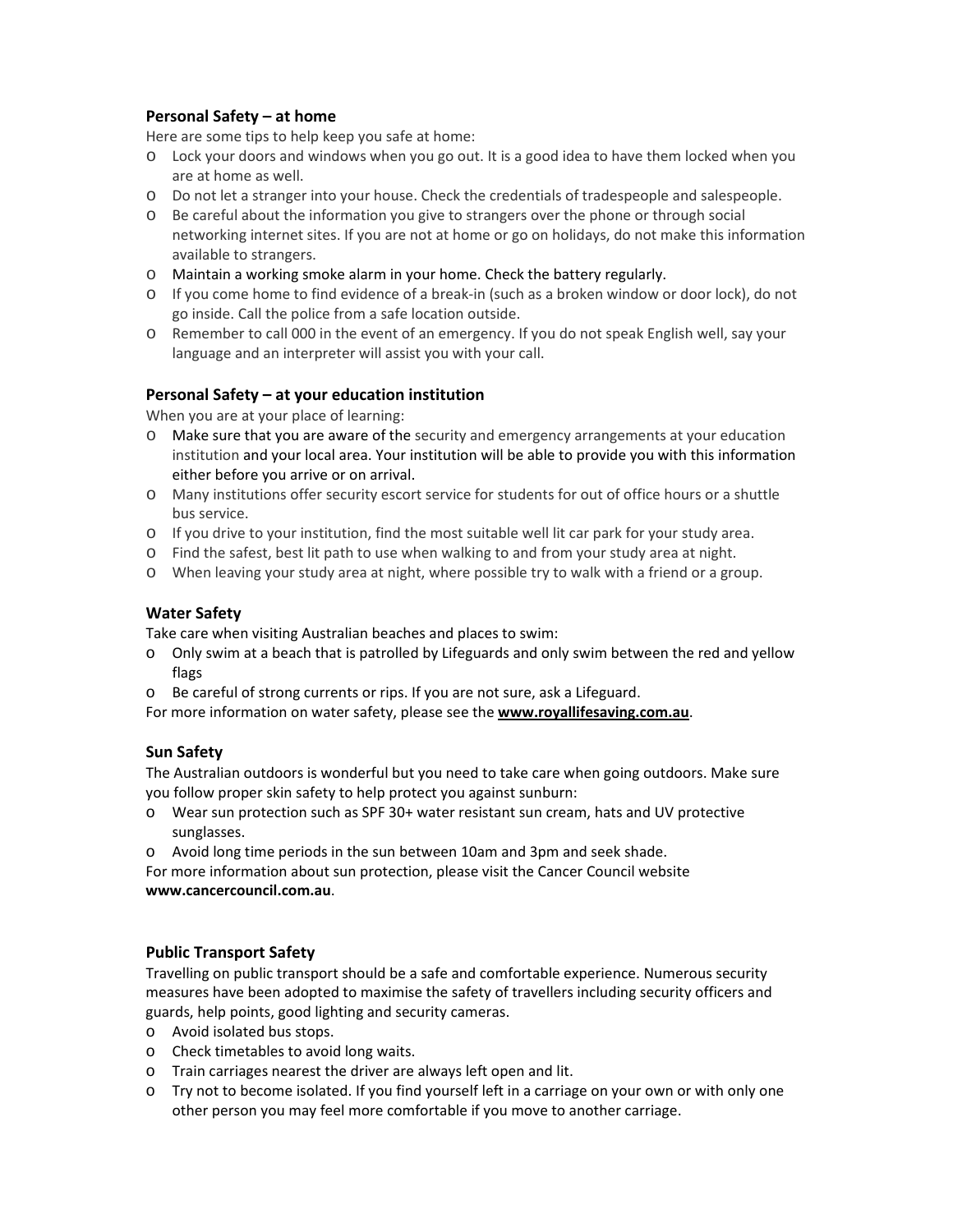## **Taxis**

Taxis are a safe method of public transport. To increase your confidence when travelling by taxi, consider the following suggestions:

- o Sit wherever you feel most comfortable. This may mean travelling in the back seat of the taxi.
- o Specify to the driver the route you wish to take to reach your destination. Speak up if the driver takes a different route to the one you have specified or are familiar with.
- o If you do not want your home address known, stop a few houses away from your destination.

## **Dealing with confrontation**

If you encounter a verbal or physical confrontation:

- o It is not worth placing your personal safety at risk for the sake of property that can generally be replaced.
- o Report any incident to police as soon as you can.
- o Remember that in emergency situations you can call 000 and ask for police or ambulance assistance.

## **Emergencies**

- o Australia's emergency phone number is **000** (**zero, zero, zero**).
- o The following is a checklist that can be used to decide whether you should call **000**:
	- Is someone seriously injured or in need of urgent medical help?
	- Is your life or property being threatened?
	- Have you just witnessed a serious accident or crime?
	- If you answer YES call Triple Zero (**000**). Triple Zero calls are free even from a mobile phone.
	- Do not hang up the telephone if you do not speak English well say your language and an interpreter will assist you with your call.
- o **112** is the GSM international standard emergency number for digital mobile phones. **112** can be dialled anywhere in the world with GSM coverage and is automatically translated to that country's emergency number.
- o For non‐emergency police attendance call **131 444** anywhere in Australia except Victoria. In Victoria contact your local police station.

For more information about personal safety, please visit the Study in Australia website **www.studyinaustralia.gov.au**.